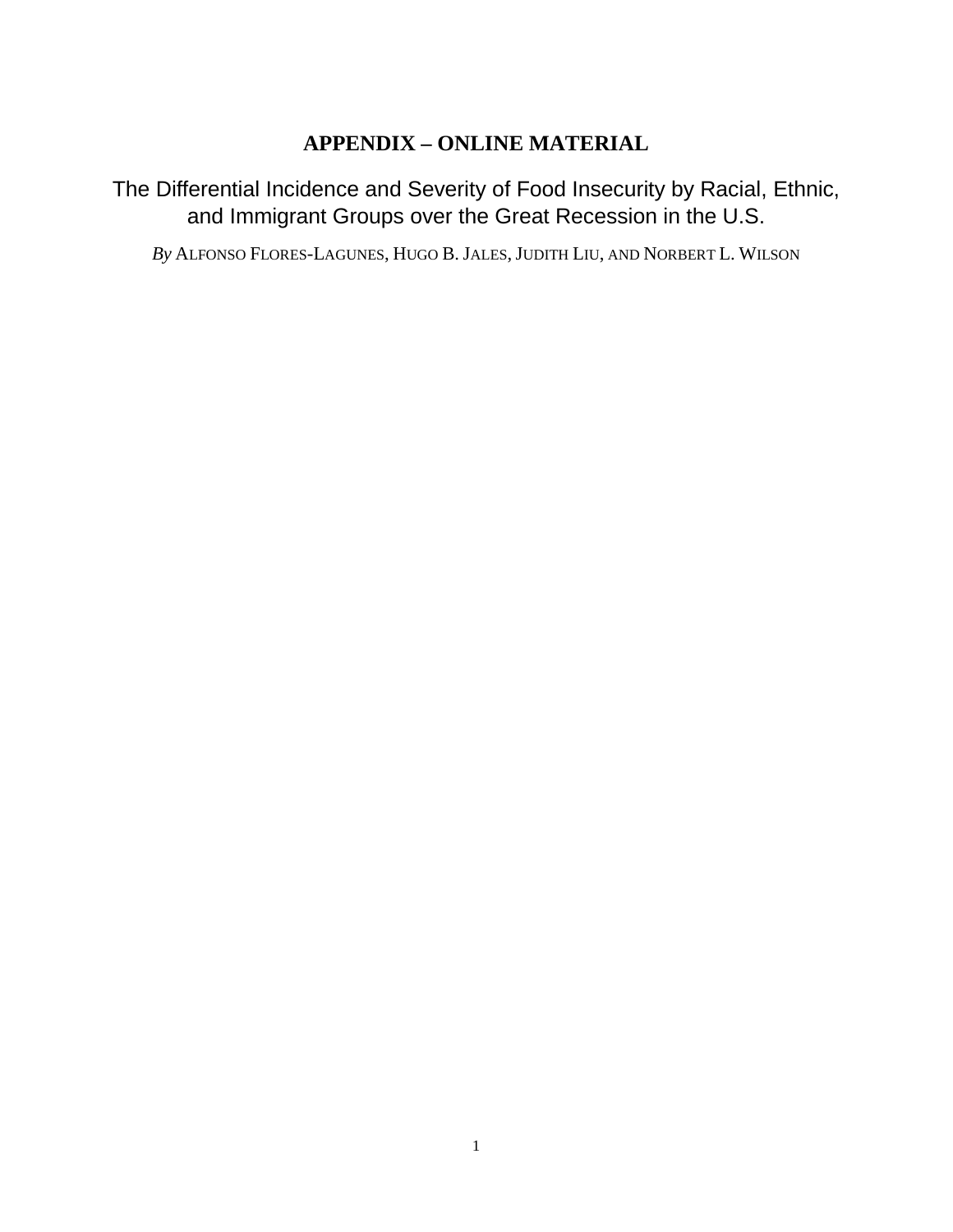## Table 1. Core Food Security Module in the Food Security Supplement

- 1. "(I/We) worried whether (my/our) food would run out before (I/we) got money to buy more." Was that often true, sometimes true, or never true for (you/your household) in the last 12 months?
- 2. "The food that (I/we) bought just didn't last, and (I/we) didn't have money to get more." Was that often, sometimes, or never true for (you/your household) in the last 12 months?
- 3. "(I/we) couldn't afford to eat balanced meals." Was that often, sometimes, or never true for (you/your household) in the last 12 months?
- 4. In the last 12 months, since last (name of current month), did (you/you or other adults in your household) ever cut the size of your meals or skip meals because there wasn't enough money for food? (Yes/No/DK)
- 5. [IF YES ABOVE, ASK] How often did this happen—almost every month, some months but not every month, or in only 1 or 2 months?
- 6. In the last 12 months, did you ever eat less than you felt you should because there wasn't enough money for food? (Yes/No/DK)
- 7. In the last 12 months, were you every hungry but didn't eat because there wasn't enough money for food? (Yes/No/DK)
- 8. In the last 12 months, did you lose weight because there wasn't enough money for food? (Yes/No/DK)
- 9. In the last 12 months, did (you/you or other adults in your household) ever not eat for a whole day because there wasn't enough money for food? (Yes/No/DK)
- 10. [IF YES ABOVE, ASK] How often did this happen—almost every month, some months but not every month, or in only 1 or 2 months?
- 11. "(I/we) relied on only a few kinds of low-cost food to feed (my/our) child/the children) because (I was/we were) running out of money to buy food." Was that often, sometimes, or never true for (you/your household) in the last 12 months?
- 12. "(I/We) couldn't feed (my/our) child/the children) a balanced meal, because (I/we) couldn't afford that." Was that often, sometimes, or never true for (you/your household) in the last 12 months?
- 13. "(My/Our child was/The children were) not eating enough because (I/we) just couldn't afford enough food." Was that often, sometimes, or never true for (you/your household) in the last 12 months?
- 14. In the last 12 months, since (current month) of last year, did you ever cut the size of (your child's/any of the children's) meals because there wasn't enough money for food? (Yes/No/DK)
- 15. In the last 12 months, did (CHILD'S NAME/any of the children) ever skip meals because there wasn't enough money for food? (Yes/No/DK)
- 16. [IF YES ABOVE ASK] How often did this happen—almost every month, some months but not every month, or in only 1 or 2 months?
- 17. In the last 12 months, (was your child/were the children) ever hungry but you just couldn't afford more food? (Yes/No/DK)
- 18. In the last 12 months, did (your child/any of the children) ever not eat for a whole day because there wasn't enough money for food? (Yes/No/DK)

*Notes:* The table is taken from Economic Research Service, USDA. To reduce burden for higher income respondents, a preliminary screener is constructed using a household income measure (below/above 185% federal poverty line), along with the following question: "which of these statements best describes the food eaten in your household in the last 12 months: enough of the kinds of food (I/we) want to eat; enough, but not always the kinds of food (I/we) want; sometimes not enough to eat; often not enough to eat?"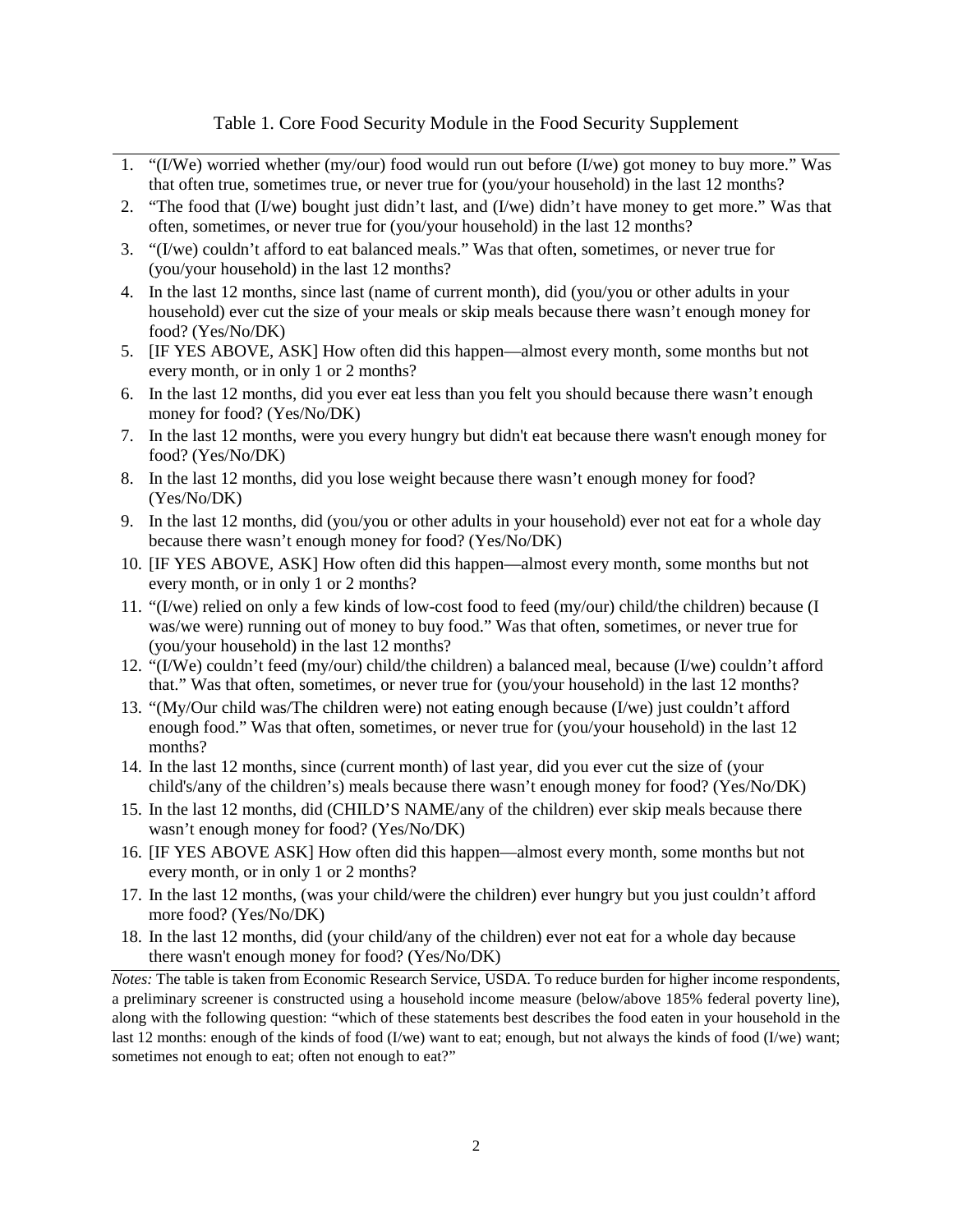|                               | <b>Raw Difference</b> | Endowment  | Structure   | <b>Observations</b> |  |
|-------------------------------|-----------------------|------------|-------------|---------------------|--|
| <b>Black-White</b>            |                       |            |             |                     |  |
| Pre-GR                        | $0.151***$            | $0.046***$ | $0.104***$  | 18,118              |  |
|                               | (0.004)               | (0.004)    | (0.006)     | 94,054              |  |
| <b>GR</b>                     | $0.136***$            | $0.050***$ | $0.087***$  | 12,851              |  |
|                               | (0.005)               | (0.005)    | (0.007)     | 64,920              |  |
| Post-GR                       | $0.122***$            | $0.057***$ | $0.065***$  | 9,896               |  |
|                               | (0.006)               | (0.006)    | (0.008)     | 47,896              |  |
| <b>Hispanic-White</b>         |                       |            |             |                     |  |
| Pre-GR                        | $0.096***$            | $0.066***$ | $0.030***$  | 22,032              |  |
|                               | (0.004)               | (0.006)    | (0.007)     | 94,054              |  |
| <b>GR</b>                     | $0.121***$            | $0.066***$ | $0.054***$  | 16,423              |  |
|                               | (0.005)               | (0.007)    | (0.008)     | 64,920              |  |
| Post-GR                       | $0.105***$            | $0.053***$ | $0.052***$  | 12,817              |  |
|                               | (0.005)               | (0.008)    | (0.010)     | 47,896              |  |
| <b>Immigrant-Nonimmigrant</b> |                       |            |             |                     |  |
| Pre-GR                        | $0.024***$            | $0.036***$ | $-0.012*$   | 20,214              |  |
|                               | (0.004)               | (0.006)    | (0.007)     | 122,603             |  |
| <b>GR</b>                     | $0.042***$            | $0.071***$ | $-0.029***$ | 15,371              |  |
|                               | (0.005)               | (0.007)    | (0.008)     | 85,222              |  |
| Post-GR                       | $0.032***$            | $0.039***$ | $-0.007$    | 12,019              |  |
|                               | (0.005)               | (0.008)    | (0.010)     | 63,435              |  |

Table 2. Mean Decomposition (without SNAP): Food Insecurity Incidence

*Notes:* The outcome variable is the binary indicator of food insecurity. Numbers in parentheses are standard errors. \*, \*\*, and \*\*\* denote statistical significance at the 10, 5, and 1 percent level, respectively.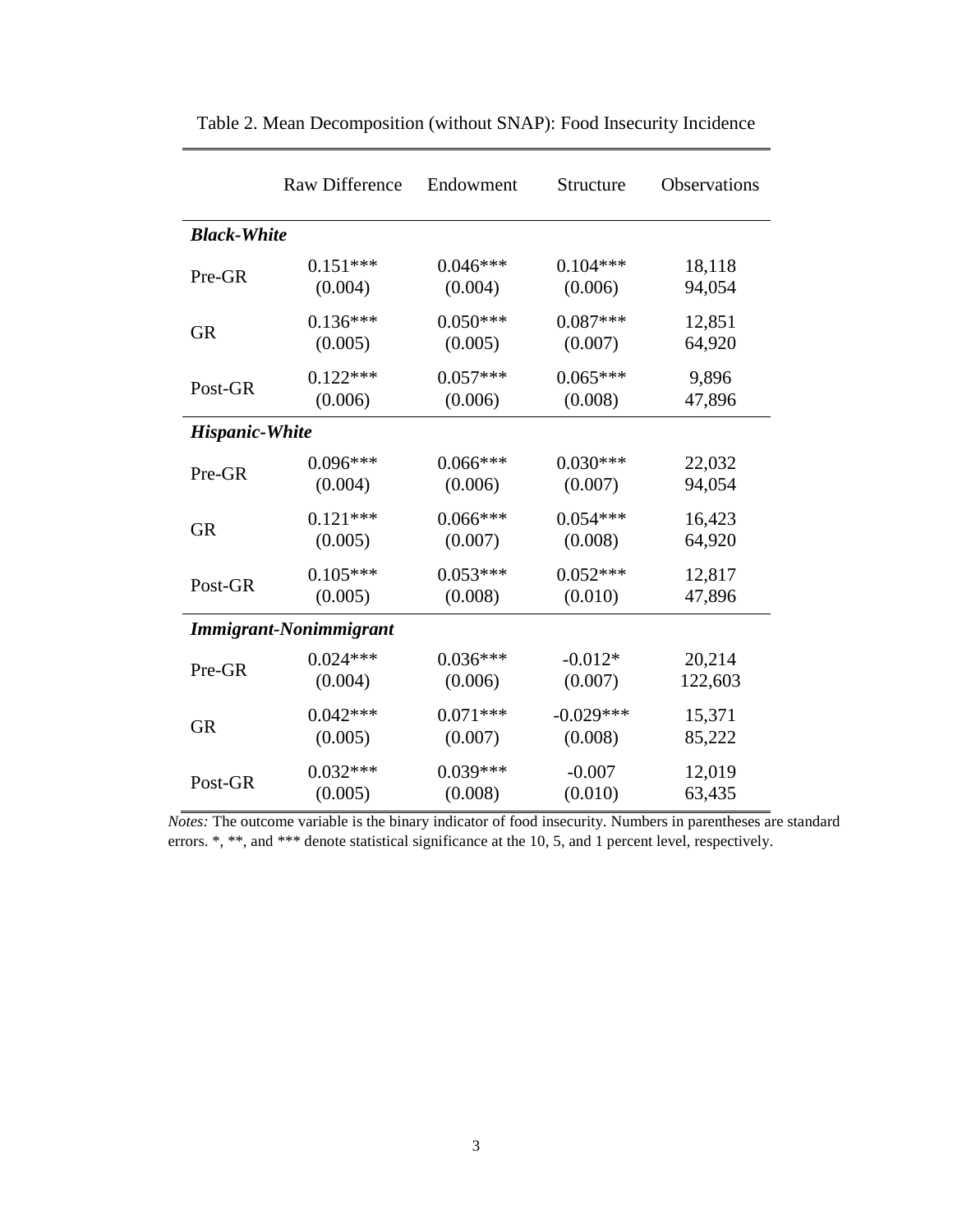|                        | <b>Raw Difference</b> | Endowment  | Structure  | Observations |  |
|------------------------|-----------------------|------------|------------|--------------|--|
| <b>Black-White</b>     |                       |            |            |              |  |
| Pre-GR                 | $0.129***$            | $0.054***$ | $0.075***$ | 10,672       |  |
|                        | (0.012)               | (0.010)    | (0.015)    | 37,871       |  |
| <b>GR</b>              | $0.089***$            | $0.075***$ | 0.014      | 7,879        |  |
|                        | (0.014)               | (0.013)    | (0.018)    | 28,547       |  |
| Post-GR                | $0.119***$            | $0.069***$ | $0.050**$  | 6,045        |  |
|                        | (0.016)               | (0.016)    | (0.021)    | 22,339       |  |
| <b>Hispanic-White</b>  |                       |            |            |              |  |
| Pre-GR                 | $-0.002$              | $0.039**$  | $-0.041**$ | 11,310       |  |
|                        | (0.011)               | (0.017)    | (0.020)    | 37,871       |  |
| <b>GR</b>              | $-0.006$              | 0.015      | $-0.021$   | 9,893        |  |
|                        | (0.013)               | (0.018)    | (0.022)    | 28,547       |  |
| Post-GR                | $-0.001$              | $-0.028$   | 0.027      | 7,705        |  |
|                        | (0.014)               | (0.021)    | (0.025)    | 22,339       |  |
| Immigrant-Nonimmigrant |                       |            |            |              |  |
| Pre-GR                 | $-0.044***$           | $-0.009$   | $-0.035$   | 9,398        |  |
|                        | (0.011)               | (0.019)    | (0.022)    | 54,563       |  |
| <b>GR</b>              | $-0.036***$           | 0.005      | $-0.041$   | 8,263        |  |
|                        | (0.013)               | (0.024)    | (0.028)    | 41,201       |  |
| Post-GR                | $-0.041***$           | $-0.016$   | $-0.025$   | 6,502        |  |
|                        | (0.014)               | (0.025)    | (0.028)    | 32,067       |  |

| Table 3. Mean Decomposition (without SNAP): Food Insecurity Severity |  |
|----------------------------------------------------------------------|--|
|                                                                      |  |

*Notes:* The outcome variable is the standardized food insecurity Rasch score. Numbers in parentheses are standard errors. \*, \*\*, and \*\*\* denote statistical significance at the 10, 5, and 1 percent level, respectively.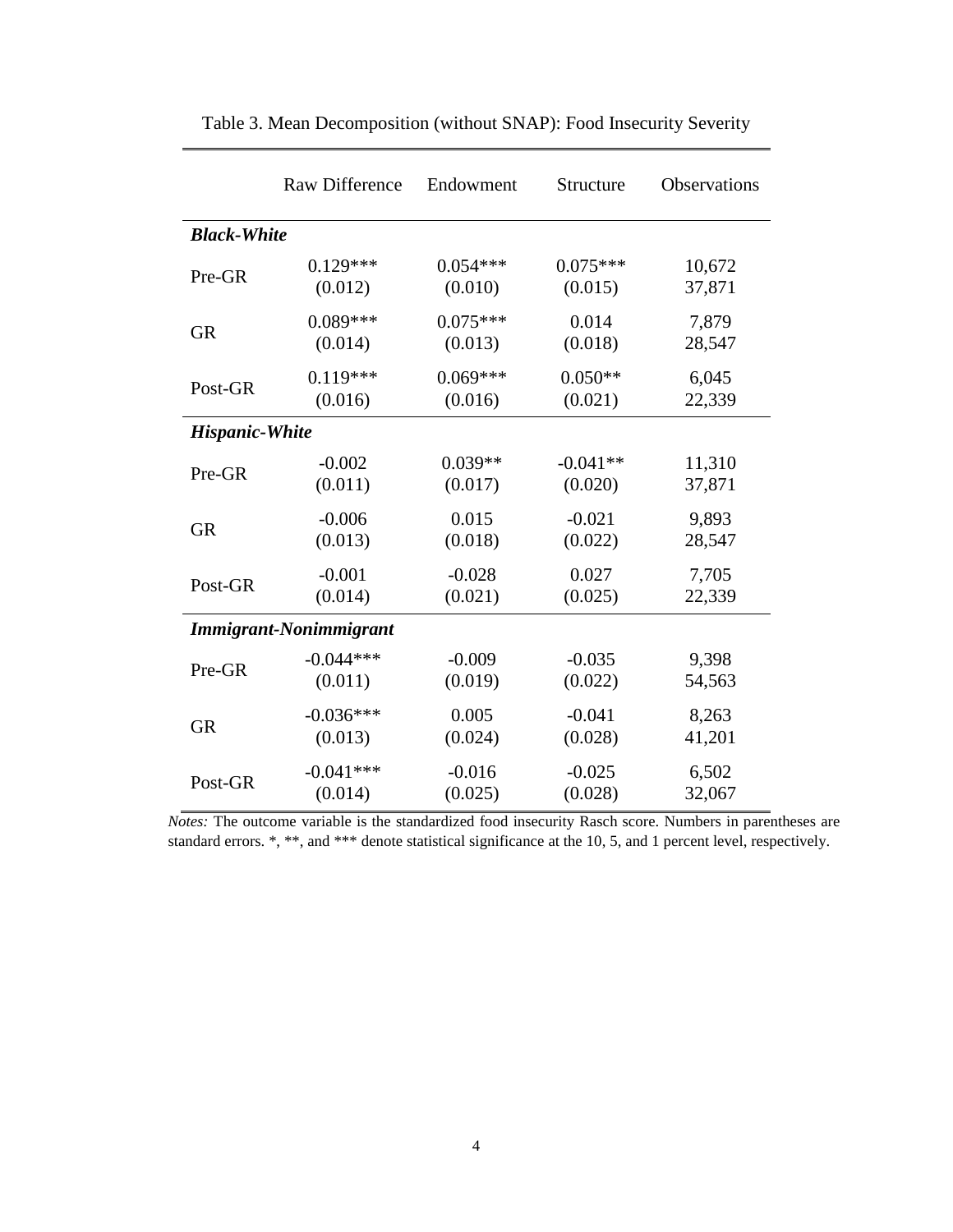|                               | <b>Raw Difference</b> | Endowment  | Structure  | Observations |  |
|-------------------------------|-----------------------|------------|------------|--------------|--|
| <b>Black-White</b>            |                       |            |            |              |  |
| Pre-GR                        | $0.151***$            | 0.007      | $0.144***$ | 18,118       |  |
|                               | (0.005)               | (0.017)    | (0.017)    | 94,054       |  |
| <b>GR</b>                     | $0.136***$            | 0.017      | $0.119***$ | 12,851       |  |
|                               | (0.006)               | (0.021)    | (0.022)    | 64,920       |  |
| Post-GR                       | $0.122***$            | $0.065***$ | $0.058***$ | 9,896        |  |
|                               | (0.006)               | (0.018)    | (0.018)    | 47,896       |  |
| <b>Hispanic-White</b>         |                       |            |            |              |  |
| Pre-GR                        | $0.096***$            | $0.040***$ | $0.056***$ | 22,032       |  |
|                               | (0.004)               | (0.009)    | (0.010)    | 94,054       |  |
| <b>GR</b>                     | $0.121***$            | $0.068***$ | $0.053***$ | 16,423       |  |
|                               | (0.005)               | (0.009)    | (0.010)    | 64,920       |  |
| Post-GR                       | $0.105***$            | $0.085***$ | 0.019      | 12,817       |  |
|                               | (0.006)               | (0.016)    | (0.017)    | 47,896       |  |
| <b>Immigrant-Nonimmigrant</b> |                       |            |            |              |  |
| Pre-GR                        | $0.024***$            | $0.035***$ | $-0.011$   | 20,214       |  |
|                               | (0.004)               | (0.009)    | (0.010)    | 122,603      |  |
| <b>GR</b>                     | $0.042***$            | $0.058***$ | $-0.015$   | 15,371       |  |
|                               | (0.005)               | (0.010)    | (0.011)    | 85,222       |  |
| Post-GR                       | $0.032***$            | $0.043***$ | $-0.011$   | 12,019       |  |
|                               | (0.005)               | (0.016)    | (0.017)    | 63,435       |  |

Table 4. Mean Decomposition (with SNAP): Food Insecurity Incidence

*Notes:* The outcome variable is the binary indicator of food insecurity. IVs for SNAP participation are employed in this decomposition analysis (see paper for details). Numbers in parentheses are standard errors. \*, \*\*, and \*\*\* denote statistical significance at the 10, 5, and 1 percent level, respectively.